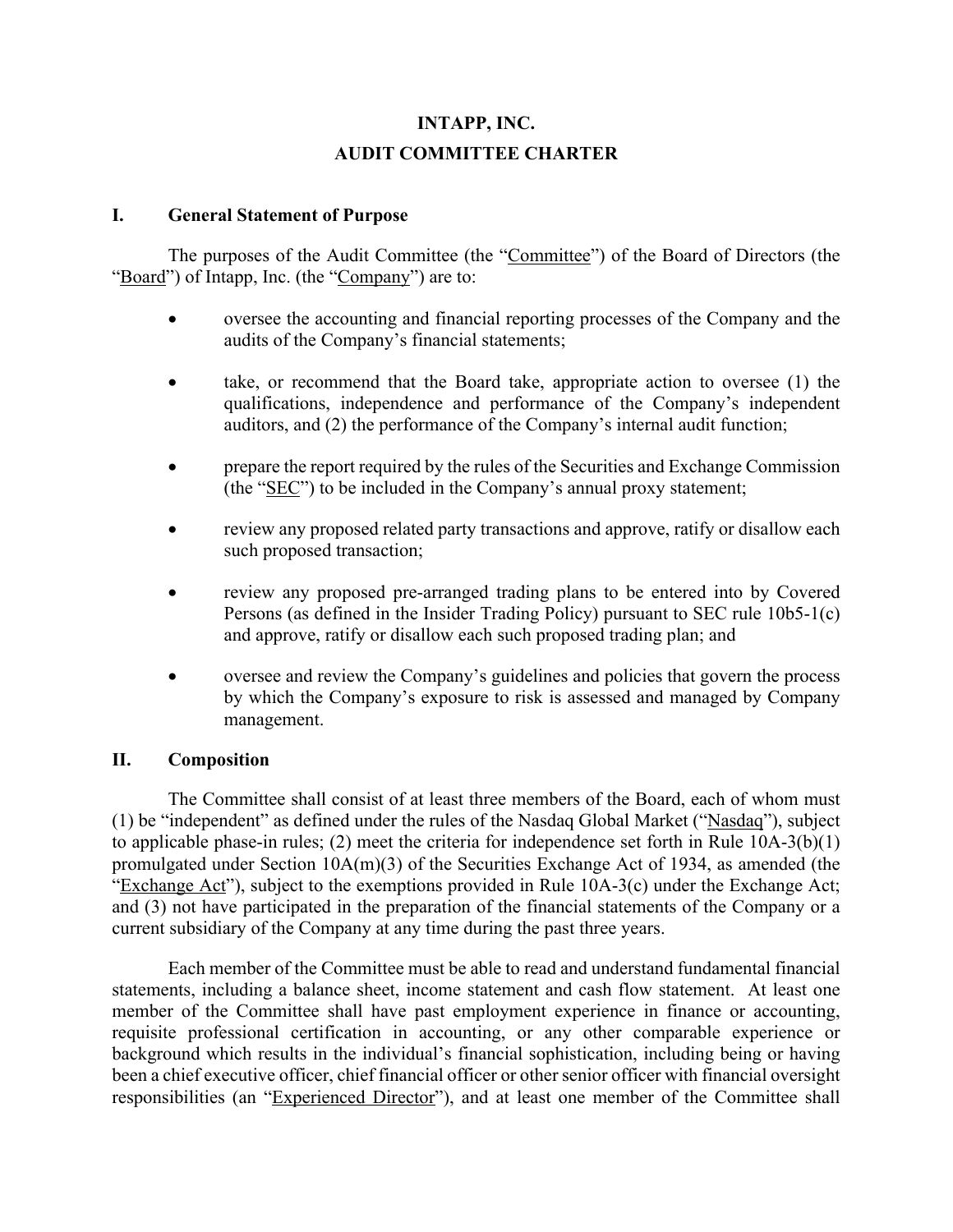qualify as an "audit committee financial expert" under the rules promulgated by the SEC. Such Experienced Director and "audit committee financial expert" may be the same person.

The members of the Committee shall be appointed by the Board and may be replaced or removed by the Board with or without cause. Resignation or removal of a Director from the Board, for whatever reason, shall automatically and without any further action constitute resignation or removal, as applicable, from the Committee. A Committee member may resign from the Committee upon written notice to the Board, and such resignation from the Committee does not automatically resign the member from the Board. Any vacancy on the Committee, occurring for whatever reason, may be filled only by the Board. The Board shall designate one member of the Committee to be the chair of the committee.

#### **III. Compensation**

Each Committee member shall receive as compensation from the Company only those forms of compensation that are not prohibited by Section 301 of the Sarbanes-Oxley Act of 2002 and the rules and listing requirements promulgated thereunder by the SEC and Nasdaq. Permitted compensation includes (a) director's fees (which includes all forms of compensation paid to directors of the Company for service as a director or member of a committee of the Board) and (b) fixed amounts of compensation under a retirement plan (including deferred compensation) for prior service with the Company provided that such compensation is not contingent in any way on continued service. In addition, the Board, upon recommendation of the Compensation Committee, may pay additional directors' fees to Committee members to compensate them for the significant time and effort they expend in performing their duties as Committee members.

#### **IV. Meetings**

The Committee shall meet as often as it determines is appropriate to carry out its responsibilities under this Charter, but not less frequently than quarterly. The Committee may meet in-person or by teleconference or any other communications equipment by means of which all persons participating in the meeting can hear each other. The Committee chair or a majority of the Committee members may call a meeting of the Committee at any time.

The Committee chair, in consultation with the other members of the Committee and the Board, shall establish the agenda for each Committee meeting. Any Committee member may submit items to be included on the agenda. Committee members may also raise subjects that are not on the agenda at any meeting.

A majority of the members of the Committee shall constitute a quorum for purposes of holding a meeting, and the Committee may act by a vote of a majority of the members present at such meeting, unless a greater number is required by law, the Company's Certificate of Incorporation or its Bylaws. In lieu of a meeting, the Committee may act by unanimous written consent. The Committee chair shall supervise the conduct of the meetings and shall have other responsibilities as the Committee may specify from time to time.

The Committee shall maintain copies of minutes of each meeting of the Committee and each written consent reflecting the actions so authorized or taken by the Committee without a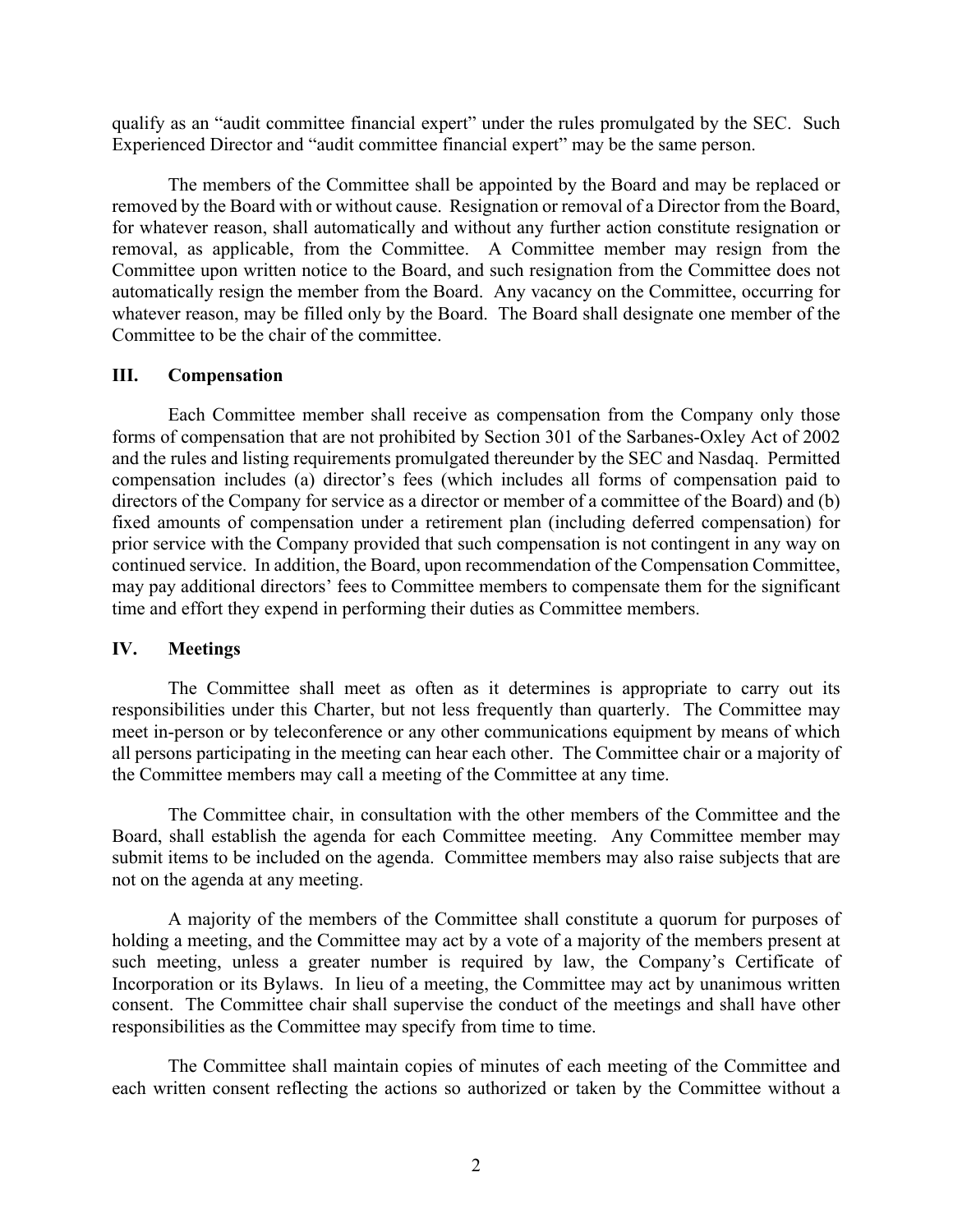meeting. A copy of the minutes of each meeting and all consents shall be placed in the Company's minute book.

The Committee shall meet periodically in executive session without Company management present. The Committee may request any officer or employee of the Company or the Company's outside legal counsel or independent auditors to attend a meeting of the Committee or to meet with any members of, or consultants to, the Committee. The Committee shall meet with Company management and the independent auditors periodically in separate private sessions to discuss any matter that the Committee, Company management, the independent auditors or such other persons believe should be discussed privately. Any Committee member may be excused from a meeting to permit the remaining members of the Committee to act on any matter in which such member's participation is not appropriate, and such member's absence shall not destroy the quorum for the meeting.

#### **V. Responsibilities and Authority**

#### **A. Review of Charter**

• The Committee shall review and reassess the adequacy of this Charter annually and recommend to the Board any amendments or modifications to the Charter that the Committee deems appropriate.

#### **B. Annual Performance Evaluation of the Committee**

• At least annually, the Committee shall evaluate its own performance and report the results of such evaluation to the Board and the Nominating and Corporate Governance Committee.

#### **C. Matters Relating to Selection, Performance and Independence of Independent Auditors**

- The Committee shall be directly responsible for the appointment, retention and termination, and for determining the compensation, of the Company's independent auditors engaged for the purpose of preparing or issuing an audit report or performing other audit, review or attest services for the Company. The Company shall provide appropriate funding for payment of such compensation. The Committee shall exercise this authority in a manner consistent with Sections 201, 202 and 301 of the Sarbanes-Oxley Act of 2002 and the rules and listing requirements promulgated thereunder by the SEC and Nasdaq.
- The Committee shall be directly responsible for overseeing the work of the independent auditors (including resolution of disagreements between Company management and the independent auditors regarding financial reporting) engaged for the purpose of preparing or issuing an audit report or performing other audit, review or attestation services for the Company.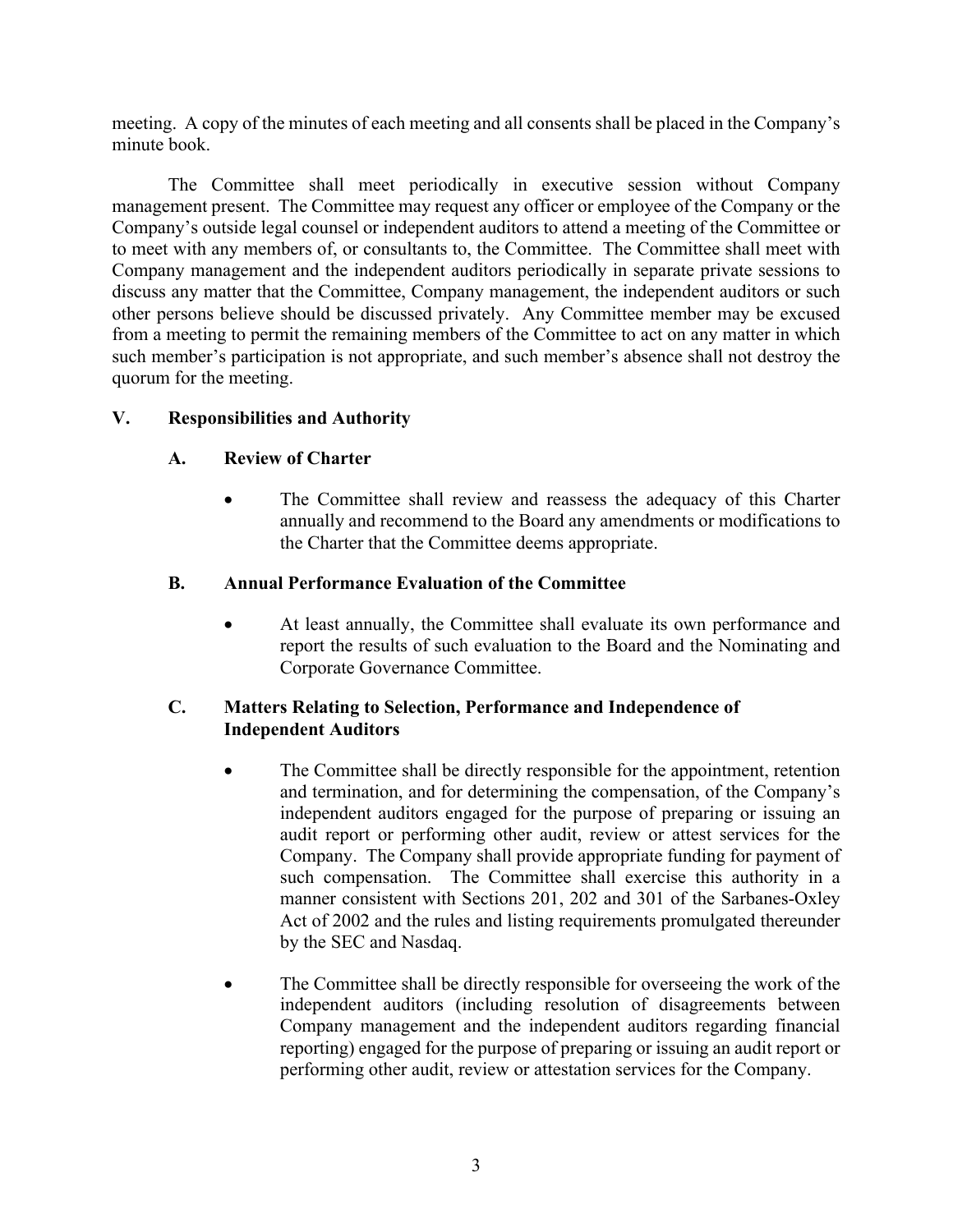- The Committee shall instruct the independent auditors that the independent auditors shall report directly to the Committee.
- The Committee shall pre-approve all auditing services and the terms thereof (which may include providing comfort letters in connection with securities underwritings) and non-audit services (other than non-audit services prohibited under Section 10A(g) of the Exchange Act or the applicable rules of the SEC or the Public Company Accounting Oversight Board (the "PCAOB")) to be provided to the Company by the independent auditors; provided, however, that the pre-approval requirement is waived with respect to the provision of non-audit services for the Company if the "de minimis" provisions of Section  $10A(i)(1)(B)$  of the Exchange Act are satisfied. This authority to pre-approve non-audit services may be delegated to one or more members of the Committee, who shall present all decisions to pre-approve an activity to the full Committee at its first meeting following such decision.
- The Committee may review and approve the scope and staffing of the independent auditors' annual audit plan(s).
- The Committee shall (1) request that the independent auditors provide the Committee with the written disclosures and the letter required by PCAOB Rule 3526 ("Rule 3526"), (2) require that the independent auditors submit to the Committee at least annually a formal written statement describing all relationships between the independent auditors or any of their affiliates and the Company or persons in financial reporting oversight roles at the Company that might reasonably be thought to bear on the independence of the independent auditors, (3) discuss with the independent auditors the potential effects of any disclosed relationships or services on the objectivity and independence of the independent auditors, (4) require that the independent auditors provide to the Committee written affirmation that the independent auditors are, as of the date of the affirmation, independent in compliance with PCAOB Rule 3520 and (5) based on such disclosures, statement, discussion and affirmation, take, or recommend that the Board take, appropriate action in response to the independent auditors' report to satisfy itself of the independent auditors' independence. In addition, before approving the initial engagement of any independent auditors, the Committee shall receive, review and discuss with the audit firm all information required by, and otherwise take all actions necessary for compliance with the requirements of, Rule 3526.
- The Committee may consider whether the provision of the services covered in Items  $9(e)(2)$  and  $9(e)(3)$  of Schedule 14A under the Exchange Act (or any successor provision) is compatible with maintaining the independent auditors' independence.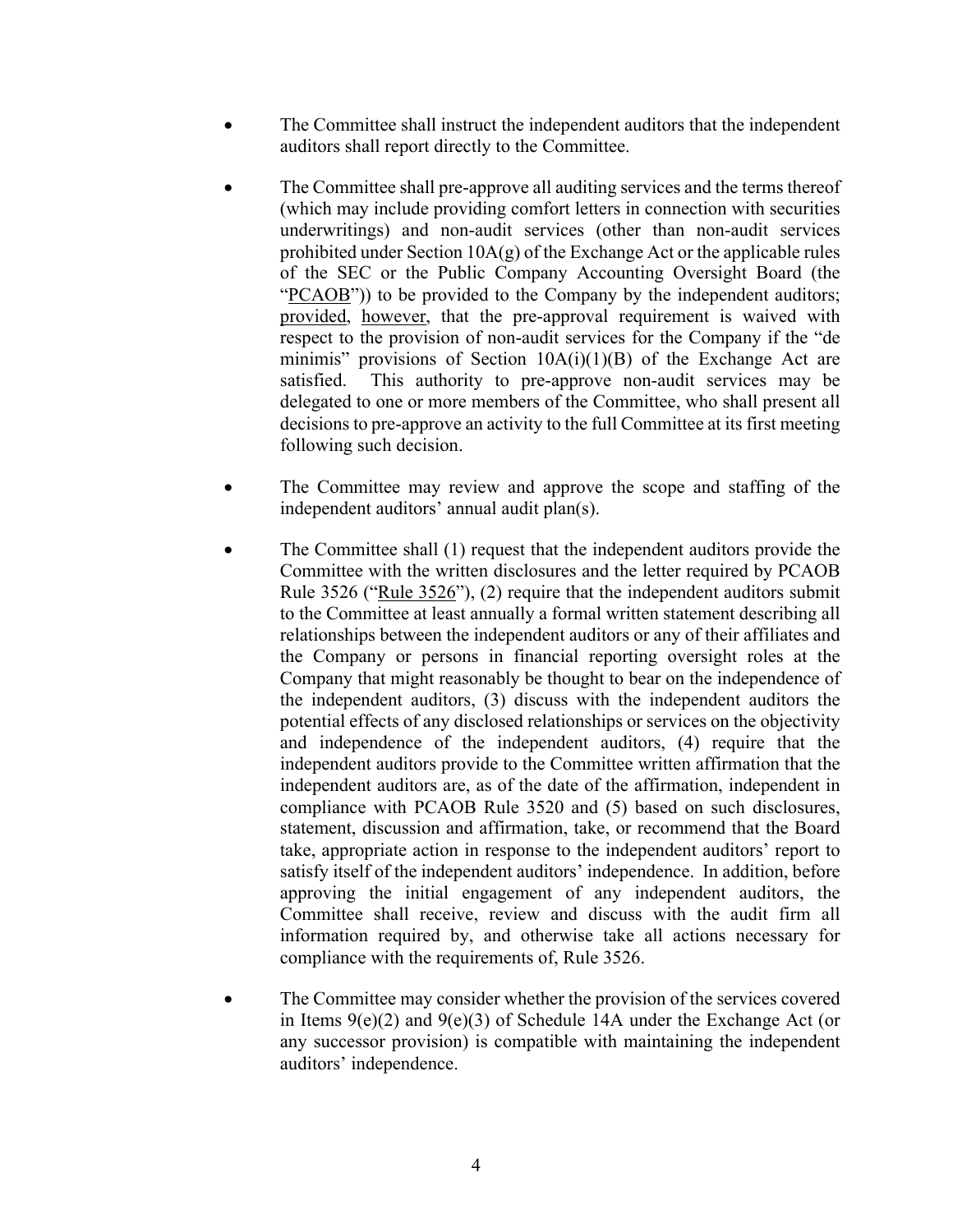- The Committee shall evaluate the independent auditors' qualifications, performance and independence, and shall present its conclusions with respect to the independent auditors to the full Board. As part of such evaluation, at least annually, the Committee shall:
	- (i) obtain and review a report or reports from the independent auditors describing (1) the auditors' internal quality-control procedures, (2) any material issues raised by the most recent internal quality-control review or peer review of the auditors or by any inquiry or investigation by government or professional authorities, within the preceding five years, regarding one or more independent audits carried out by the auditors, and any steps taken to address any such issues, and (3) in order to assess the auditors' independence, all relationships between the independent auditors and the Company;
	- (ii) review and evaluate the performance of the independent auditors and the lead partner, and the Committee may review and evaluate the performance of other members of the independent auditors' audit staff; and
	- (iii) assure the regular rotation of the audit partners (including, without limitation, the lead and concurring partners) as required under the Exchange Act and Regulation S-X.

In this regard, the Committee shall also (1) seek the opinion of Company management and the internal auditors of the independent auditors' performance and (2) consider whether, in order to assure continuing auditor independence, there should be regular rotation of the audit firm.

The Committee may establish, or recommend to the Board, policies with respect to the potential hiring of current or former employees of the independent auditors, which include the restrictions set forth in Section 206 of the Sarbanes-Oxley Act of 2002 and any rules promulgated thereunder by the SEC.

### **D. Audited Financial Statements and Annual Audit**

- The Committee shall review the overall audit plan (both internal and external) with the independent auditors and the members of Company management who are responsible for preparing the Company's financial statements, including the Chief Financial Officer and/or principal accounting officer or principal financial officer (the Chief Financial Officer and such other officer or officers are referred to herein collectively as the "Senior Accounting Executives").
- The Committee shall review and discuss with Company management (including the Senior Accounting Executives) and with the independent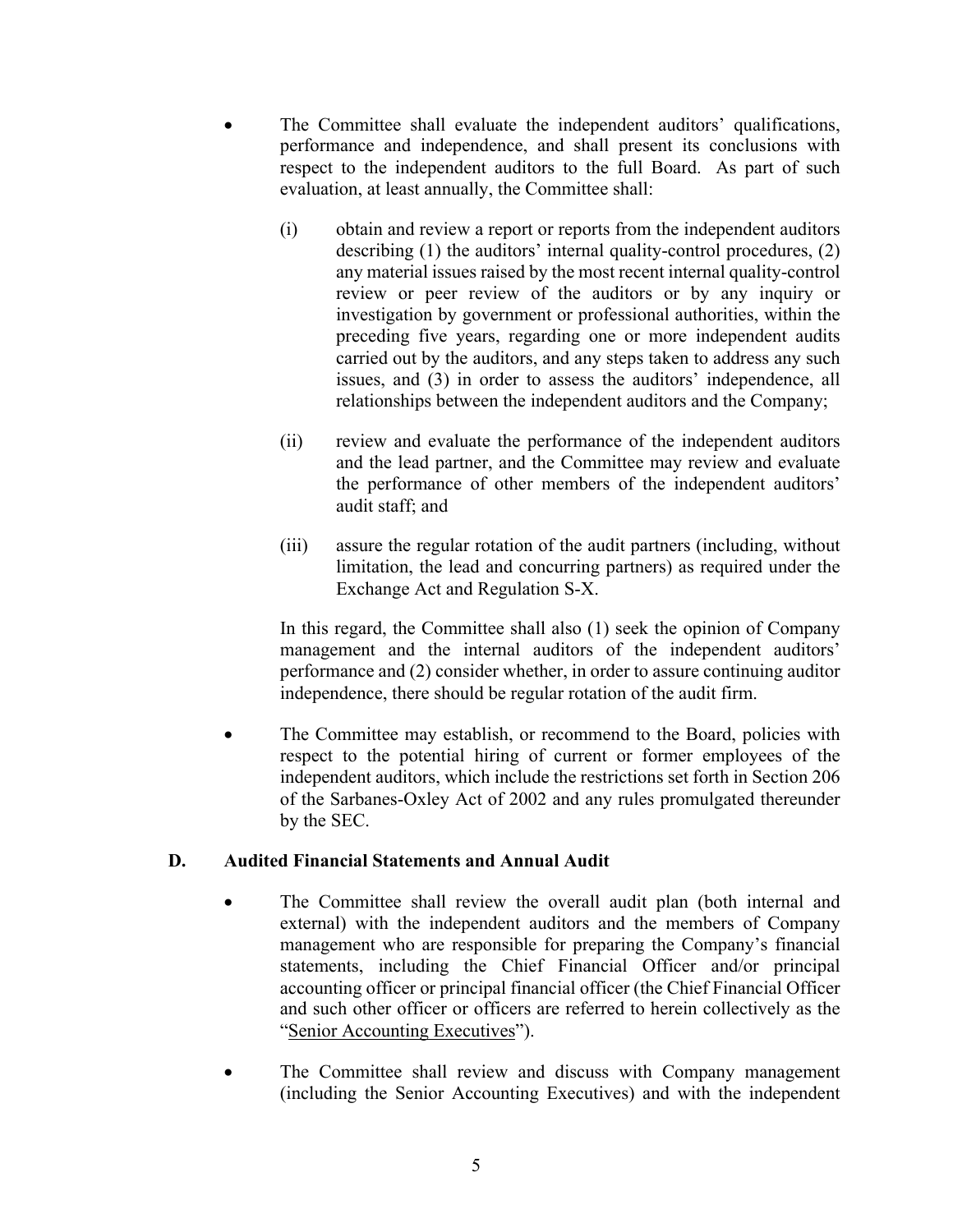auditors the Company's annual and quarterly audited financial statements, including (a) all critical accounting policies, practices and controls used or to be used by the Company and any other matters required by Sections 302 and 404 of the Sarbanes-Oxley Act of 2002 and the rules promulgated thereunder by the SEC, (b) the Company's disclosures under "Management's Discussion and Analysis of Financial Condition and Results of Operations" prior to the filing of the Company's Annual Report on Form 10-K and (c) any significant financial reporting issues that have arisen in connection with the preparation of such audited financial statements.

- The Committee shall review:
	- (i) any analyses prepared by Company management and/or the independent auditors setting forth significant financial reporting issues and judgments made in connection with the preparation of the financial statements, including analyses of the effects of alternative GAAP methods on the financial statements. The Committee may consider the ramifications of the use of such alternative disclosures and treatments on the financial statements and the treatment preferred by the independent auditors. The Committee may also consider other material written communications between the independent auditors and Company management, such as any management letter or schedule of unadjusted differences;
	- (ii) major issues as to the adequacy of the Company's internal controls and any special audit steps adopted in light of material control deficiencies, as well as the Company's disclosures regarding internal controls;
	- (iii) major issues regarding accounting principles and procedures and financial statement presentations, including any significant changes in the Company's selection or application of accounting principles; and
	- (iv) the effects of regulatory and accounting initiatives, as well as offbalance sheet transactions and structures, on the financial statements of the Company.
- The Committee shall review and discuss with the independent auditors any audit problems or difficulties and Company management's response thereto. This review shall include (1) any difficulties encountered by the independent auditors in the course of performing their audit work, including any restrictions on the scope of their activities or their access to information, (2) any significant disagreements with Company management and (3) a discussion of the responsibilities, budget and staffing of the Company's internal audit function.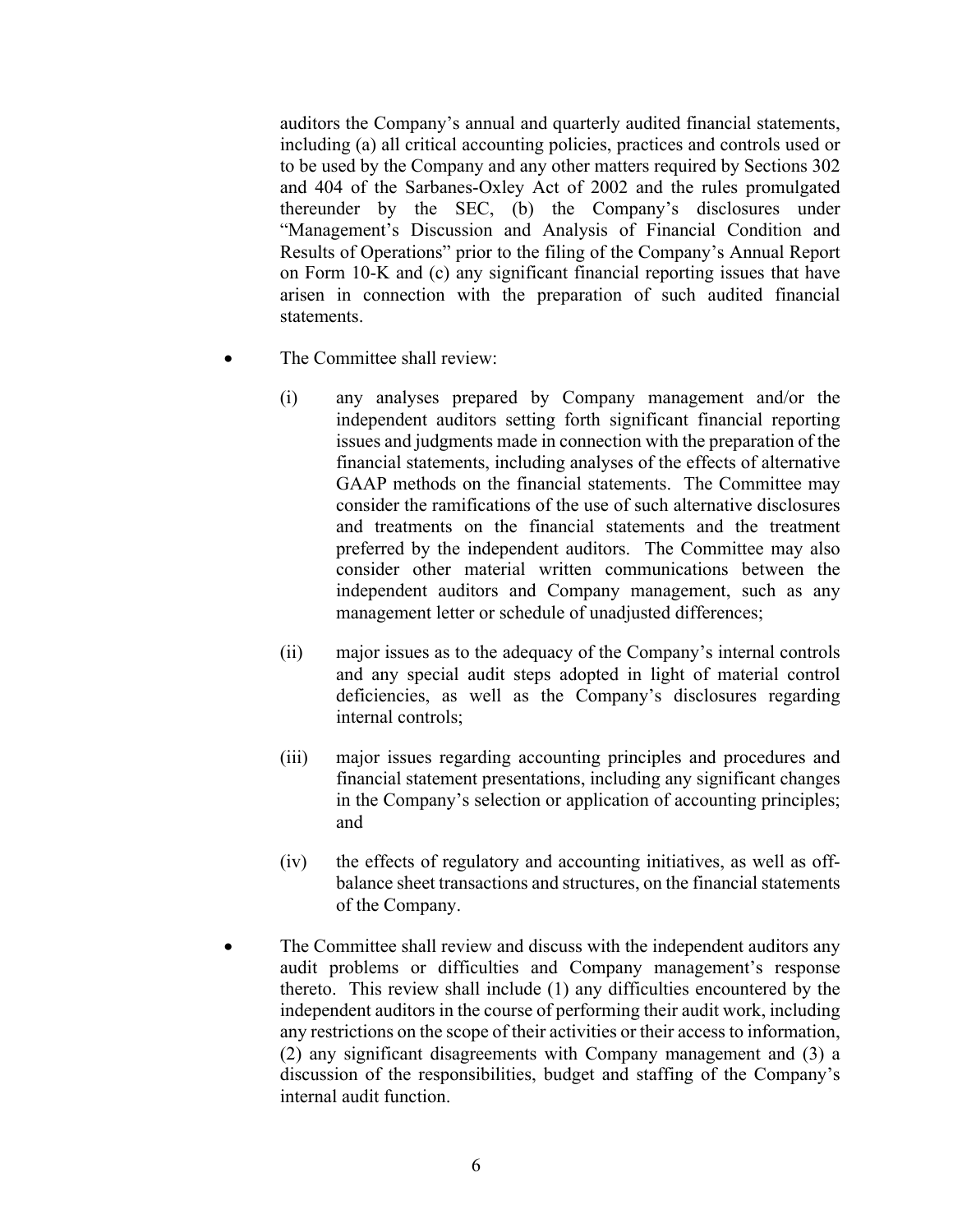- This review may also include:
	- (i) any accounting adjustments that were noted or proposed by the independent auditors but were "passed" (as immaterial or otherwise);
	- (ii) any communications between the audit team and the audit firm's national office regarding auditing or accounting issues presented by the engagement; and
	- (iii) any Company management or internal control letter issued, or proposed to be issued, by the independent auditors.
- At least annually, and prior to the filing of the Company's Annual Report on Form 10-K, the Committee shall discuss with the independent auditors the matters required to be discussed by the American Institute of Certified Public Accountants (AICPA), Statement on Auditing Standards No. 61 ("SAS No. 61") and other generally accepted accounting standards relating to the conduct of the audit, as well as any audit problems or difficulties and Company management's response, including (1) any restriction on audit scope or on access to requested information, (2) any disagreements with Company management and (3) significant issues discussed with the independent auditors' national office. The Committee shall decide all unresolved disagreements between Company management and the independent auditors regarding financial reporting.
- The Committee shall obtain assurances from the independent auditors that in the course of conducting the audit, there have been no acts detected or that have otherwise come to the attention of the audit firm that require disclosure to the Committee under Section 10A(b) of the Exchange Act.
- The Committee shall review and discuss with the independent auditors the report required to be delivered by the independent auditors pursuant to Section 10A(k) of the Exchange Act.
- The Committee shall discuss with the Chief Executive Officer and Chief Financial Officer of the Company (1) all significant deficiencies and material weaknesses in the design or operation of internal control over financial reporting which are reasonably likely to adversely affect the Company's ability to record, process, summarize and report financial information required to be disclosed by the Company in the reports that it files or submits under the Exchange Act, within the time periods specified in the SEC's rules and forms, and (2) any fraud involving Company management or other employees who have a significant role in the Company's internal control over financial reporting.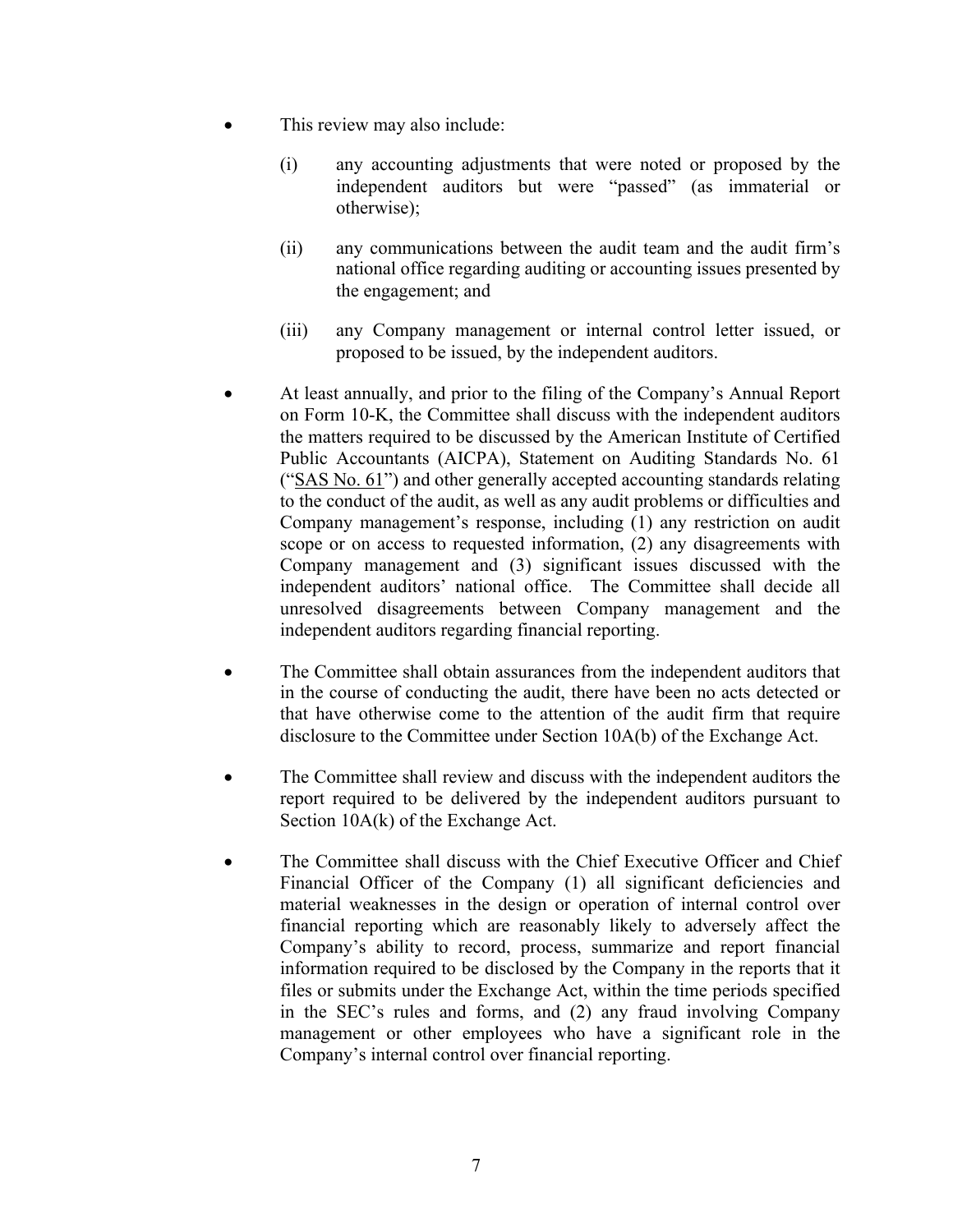- The Committee shall review and discuss with Company management any recommendations made by the independent auditors, as well as such other matters, if any, as such persons or other officers of the Company may desire to bring to the attention of the Committee.
- Based on the Committee's review and discussions (1) with Company management of the audited financial statements, (2) with the independent auditors of the matters required to be discussed by SAS No. 61 and (3) with the independent auditors concerning the independent auditors' independence, the Committee shall make a recommendation to the Board as to whether the Company's audited financial statements should be included in the Company's Annual Report on Form 10-K for the last fiscal year.
- The Committee shall prepare or oversee the Committee report required by Item 407(d) of Regulation S-K of the Exchange Act (or any successor provision) to be included in the Company's annual proxy statement.

# **E. Unaudited Quarterly Financial Statements**

The Committee shall discuss with Company management and the independent auditors, prior to the filing of the Company's Quarterly Reports on Form 10-Q, (1) the Company's quarterly financial statements and the Company's related disclosures under "Management's Discussion and Analysis of Financial Condition and Results of Operations," (2) such issues as may be brought to the Committee's attention by the independent auditors pursuant to Statement on Auditing Standards No. 100 and (3) any significant financial reporting issues that have arisen in connection with the preparation of such financial statements.

### **F. Earnings Press Releases**

• The Committee shall discuss the Company's earnings press releases, as well as financial information and earnings guidance provided to analysts and rating agencies, including, in general, the types of information to be disclosed and the types of presentations to be made (paying particular attention to the use of "pro forma" or "adjusted" non-GAAP information).

#### **G. Risk Assessment and Management**

- The Committee shall discuss the guidelines and policies that govern the process by which the Company's exposure to risk is assessed and managed by Company management.
- In connection with the Committee's discussion of the Company's risk assessment and management guidelines, the Committee may discuss or consider the Company's major financial and accounting risk exposures or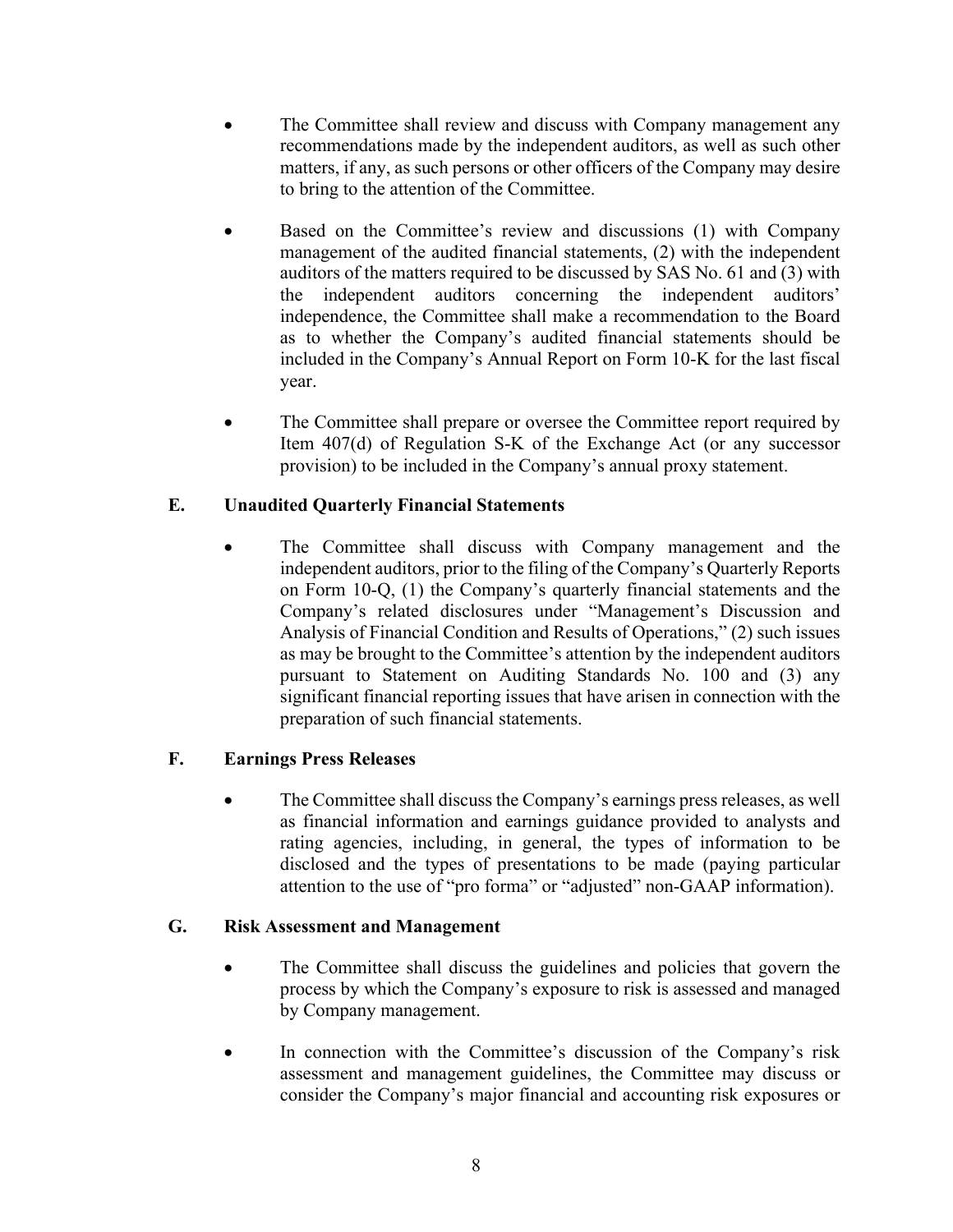other exposures and the steps that Company management has taken to monitor and control such exposures.

### **H. Procedures for Addressing Complaints and Concerns**

- The Committee shall establish procedures for (1) the receipt, retention and treatment of complaints received by the Company regarding accounting, internal accounting controls or auditing matters and (2) the confidential, anonymous submission by employees of the Company of concerns regarding questionable accounting or auditing matters as required by Section 301 of the Sarbanes-Oxley Act of 2002 and the rules and listing requirements promulgated thereunder by the SEC and Nasdaq.
- The Committee shall review and reassess the adequacy of these procedures periodically and adopt any changes to such procedures that the Committee deems necessary or appropriate.

# **I. Regular Reports to the Board**

- The Committee shall periodically obtain reports from Company management and the independent auditors that the Company and its subsidiaries/foreign affiliated entities are in conformity with applicable legal requirements and the Company's Code of Business Conduct and Ethics.
- The Committee shall regularly report to and review with the Board any issues that arise with respect to the quality or integrity of the Company's financial statements, the Company's compliance with legal or regulatory requirements, the performance and independence of the independent auditors, the performance of the internal audit function and any other matters that the Committee deems appropriate or is requested to review for the benefit of the Board.

### **VI. Additional Authority**

The Committee is authorized, on behalf of the Board, to do any of the following as it deems necessary or appropriate:

### **A. Engagement of Advisors**

• The Committee may engage independent counsel and such other advisors as it deems necessary or advisable to carry out its responsibilities and powers, and, if such counsel or other advisors are engaged, shall determine the compensation or fees payable to such counsel or other advisors. The Company shall provide appropriate funding for payment of such compensation or fees.

### **B. Legal and Regulatory Compliance**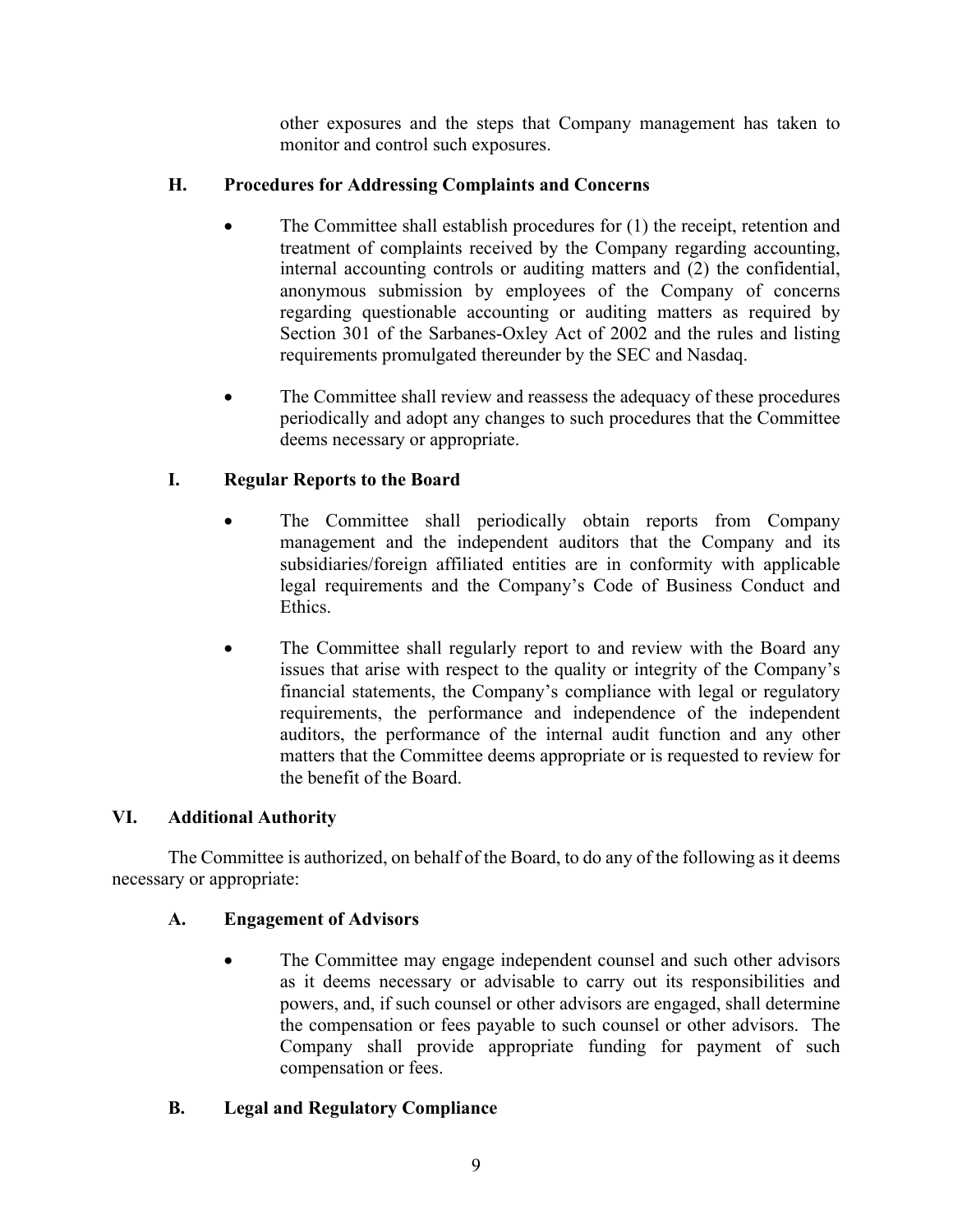- The Committee shall discuss with Company management or outside legal counsel and the independent auditors and review with the Board the legal and regulatory requirements applicable to the Company and its subsidiaries and the Company's compliance with such requirements. After these discussions, the Committee may, if it determines it to be appropriate, make recommendations to the Board with respect to the Company's policies and procedures regarding compliance with applicable laws and regulations.
- The Committee shall discuss with Company management any legal matters (including pending or threatened litigation) that may have a material effect on the Company's financial statements or its compliance policies and procedures.

### **C. Conflicts of Interest**

• The Committee shall conduct an appropriate review of all related party transactions of the Company that are required to be disclosed pursuant to Item 404 of Regulation S-K promulgated by the SEC for potential conflict of interest situations on an ongoing basis and review proposed transactions requiring approval or ratification under the Company's Related Party Transactions Policy. The Committee may establish such policies and procedures as it deems appropriate to facilitate such review.

### **D. Pre-arranged Trading Plans**

The Committee chair shall conduct an appropriate review of any prearranged trading plans to be entered into by Covered Persons (as defined in the Insider Trading Policy) pursuant to SEC rule 10b5-1(c), and if deemed appropriate by the Committee chair, the approval of the Committee shall be required for all such trading plans. The Committee may establish such policies and procedures as it deems appropriate to facilitate such review.

### **E. General**

- The Committee may form and delegate authority to subcommittees consisting of one or more of its members as the Committee deems appropriate to carry out its responsibilities and exercise its powers.
- The Committee may perform such other oversight functions outside of its stated purpose as may be requested by the Board from time to time.
- In performing its oversight function, the Committee shall be entitled to rely upon advice and information that it receives in its discussions and communications with Company management, the independent auditors and such experts, advisors and professionals as may be consulted with by the Committee.